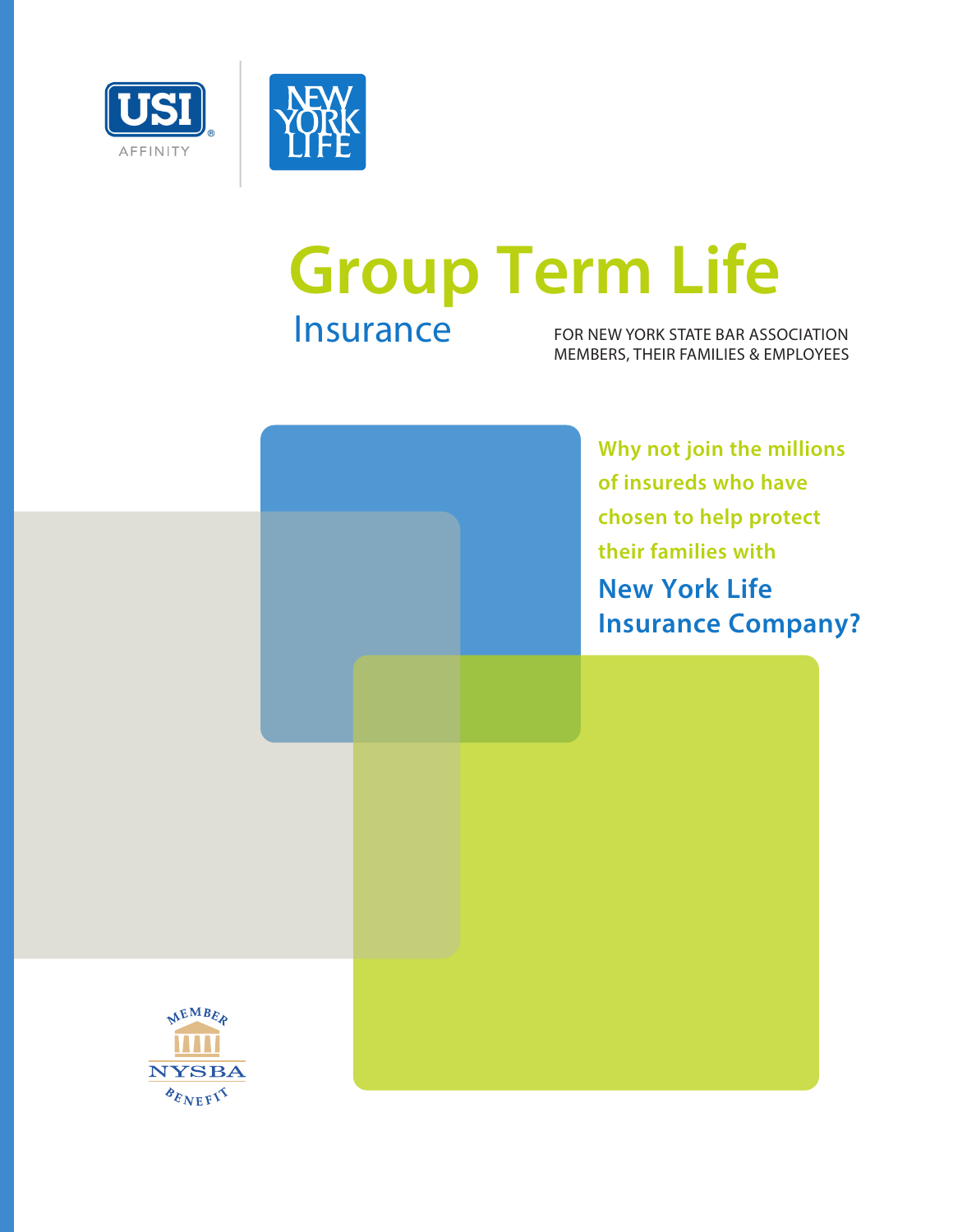**Nothing can replace the loss of a loved one. But carefully chosen life insurance coverage can help ease the financial stress that death brings to a family. It can help provide the resources your spouse and dependents need for a secure and comfortable future. In the event of your death, proceeds could be used to help:**

- *Pay mortgages and other debts*
- *Fund your children's college education*

#### *Eligibility*

As a Member of the New York State Bar Association under the age of 65, you are eligible to request this Group Term Life coverage. You are also eligible if you are a student member under age 65, and you are 1) attending an ABA-accredited law school and 2) have a resident address in New York State. The following are also eligible for coverage:

- Your lawful spouse or domestic partner if under age 65, provided he/she is not a NYSBA member. If both you and your spouse or domestic partner are NYSBA members you both should apply for coverage as a Member. If both are insured as members, neither may insure the other as spouse/domestic partner and child coverage may be covered under only one certificate.
- Your dependent children between ages 15 days and 20 years old (through age 24, if a full-time student), unmarried, not in military service.
- Your full-time employees provided they are under age 65, and they are not NYSBA members.

This coverage is available only for the residents of the United States (except territories).

**For more information, call a Customer Care Representative:**

**Monday - Friday 8:30 a.m. to 4:30 p.m. 800.727.7770, Opt. 5**

- *Provide a reliable income to your family*
- *Care for an aging parent*

#### *Features*

*Coverage Options1* – Your bar association membership entitles you to apply for coverage amounts from \$100,000 to \$2,000,000 in increments of \$50,000. Coverage is also available to your:

- Spouse: You may request coverage for your eligible spouse for an amount between \$100,000 and \$2,000,000 in \$50,000 increments.
- Children: You can apply for \$25,000 of coverage for each of your eligible, dependent children. The annual premium cost covers all eligible dependents, regardless of the number covered.
- Employees: Your eligible employees can apply for an amount up to \$500,000.

*Volume Discounts* – The more coverage you request, the more you can save! If you request an option of \$250,000 or greater, you'll receive a discount in rates. Additional discounts are available for options of \$750,000 and greater.

*Automatic Benefit Increase* – Your life insurance needs can change year after year. To help keep pace, your original insurance amount will be increased automatically by 10% each year for up to 10 years (not to exceed \$2 million) through an Automatic Benefit Increase. Offered to members only, you must have coverage in effect for 6 months and be under age 60 on the first effective date of the benefit increase. You must be under age 70 and not totally disabled<sup>2</sup> on the date of each subsequent benefit increase. You may elect to stop all future increases at any time, but once stopped you cannot restart them. Your premium contribution will change to match the additional increase in coverage. See the Certificate of Insurance for more additional details.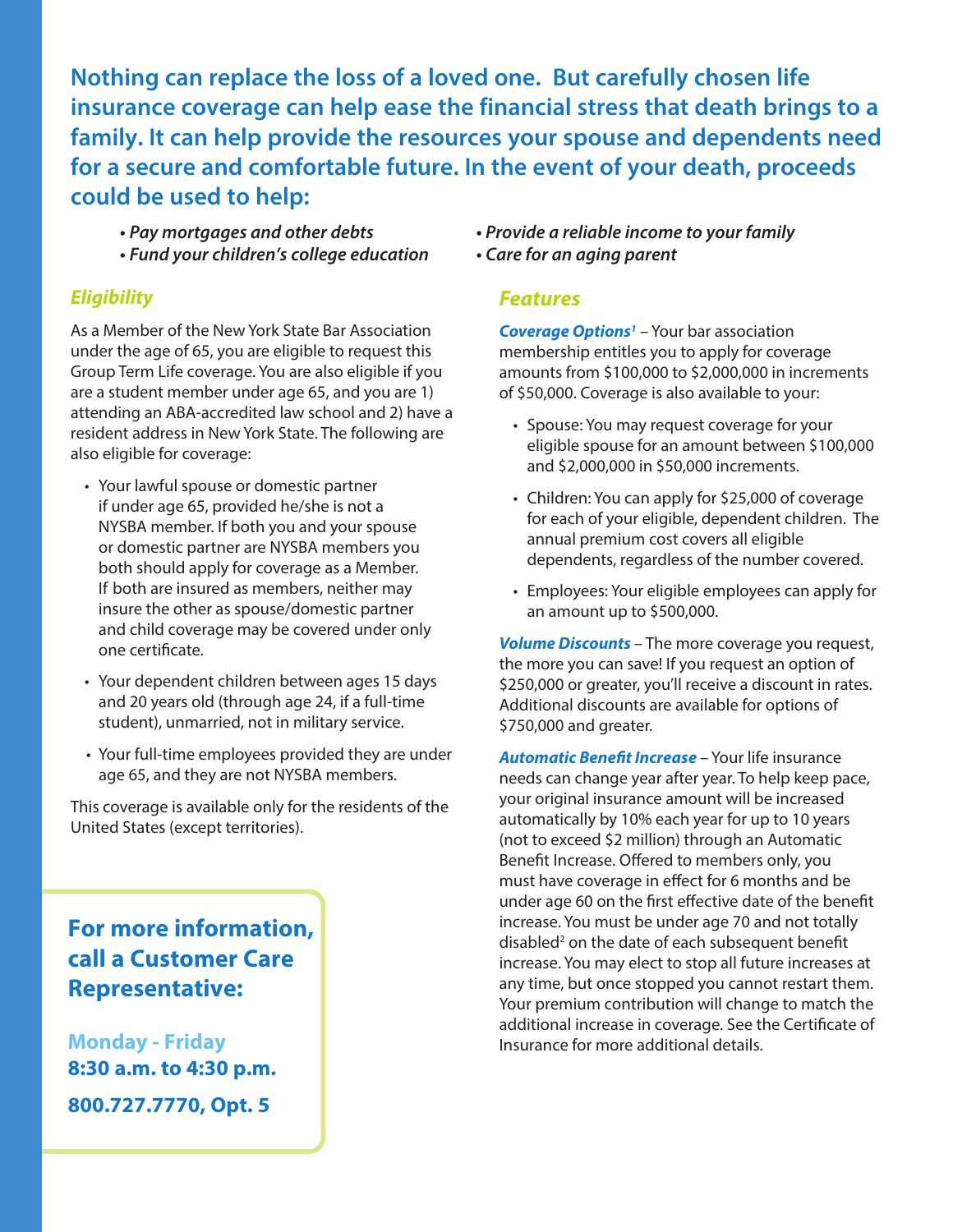#### **Features (continued)**

*Accelerated Death Benefit* – The Accelerated Death Benefit provides the option of requesting an advanced one-time payment of 50% of your benefit if you or your covered dependent are diagnosed as terminally ill<sup>3</sup>. You may use the benefit payment to help pay for additional medical or personal care, household expenses, or in any other way you see fit.

To qualify you must provide proof of terminal illness and have a life expectancy of 12 months or less. This important feature is available to you at no additional cost, the death benefit will be reduced by 50% and your premium payments will continue based on the original coverage amount.

*Wavier of Premium* – It's good to know that your insurance will continue should something unexpectedly happen to you. Offered to members only, your premium payments will be waived if you become totally disabled<sup>4</sup> for a period of at least six months prior to turning age 60. Please refer to your Certificate of Insurance for applicable conditions.

1- Total coverage in force through all NYSBA-endorsed life insurance underwritten by New York Life cannot exceed \$2,000,000 per insured member/\$500,000 per insured employee of a NYSBA member.

2, 4- Totally disabled means incapacity from an injury or illness that completely and continuously prevents you from doing the material and substantial duties of your occupation. 3-Receipt of the accelerated death benefit may affect your eligibility for public assistance programs and may be taxable. Prior to applying to receive such benefits you should consult with the appropriate social service agency and seek the advice of tax counsel.

#### **30-Day Free Look**

Once your coverage is approved, you will be sent a Certificate of Insurance summarizing your benefits under the Policy. If you are not completely satisfied with the terms of the Certificate, you may return it, without claim, within 30 days. We will refund your entire premium contribution and invalidate your coverage.

*Effective Date* – Coverage for the insured person becomes effective on the first day of the month following the date your application is approved, provided the initial premium is paid within 31 days after billing and any person proposed for insurance is performing the normal activities of a person in good health of like age on the approval date. **NOTE—Residents of NC:** Any reference to "performing normal activities of a person in good health of like age" is replaced by a person of like age.

## **How to Apply**

- Complete and sign an Application for Insurance for all parties to be insured.
- Be sure to answer all health questions and collect any documentation requested.
- Place your application and required documentation in an envelope and drop it in the mail.
- Send no payment now, we'll simply bill you upon acceptance.

Don't forget you have 30 days to review and cancel your coverage, so there's *NO RISK* in applying!

> To file a claim, contact the Administrator for the necessary form by calling **800.727.7770, Opt. 5.**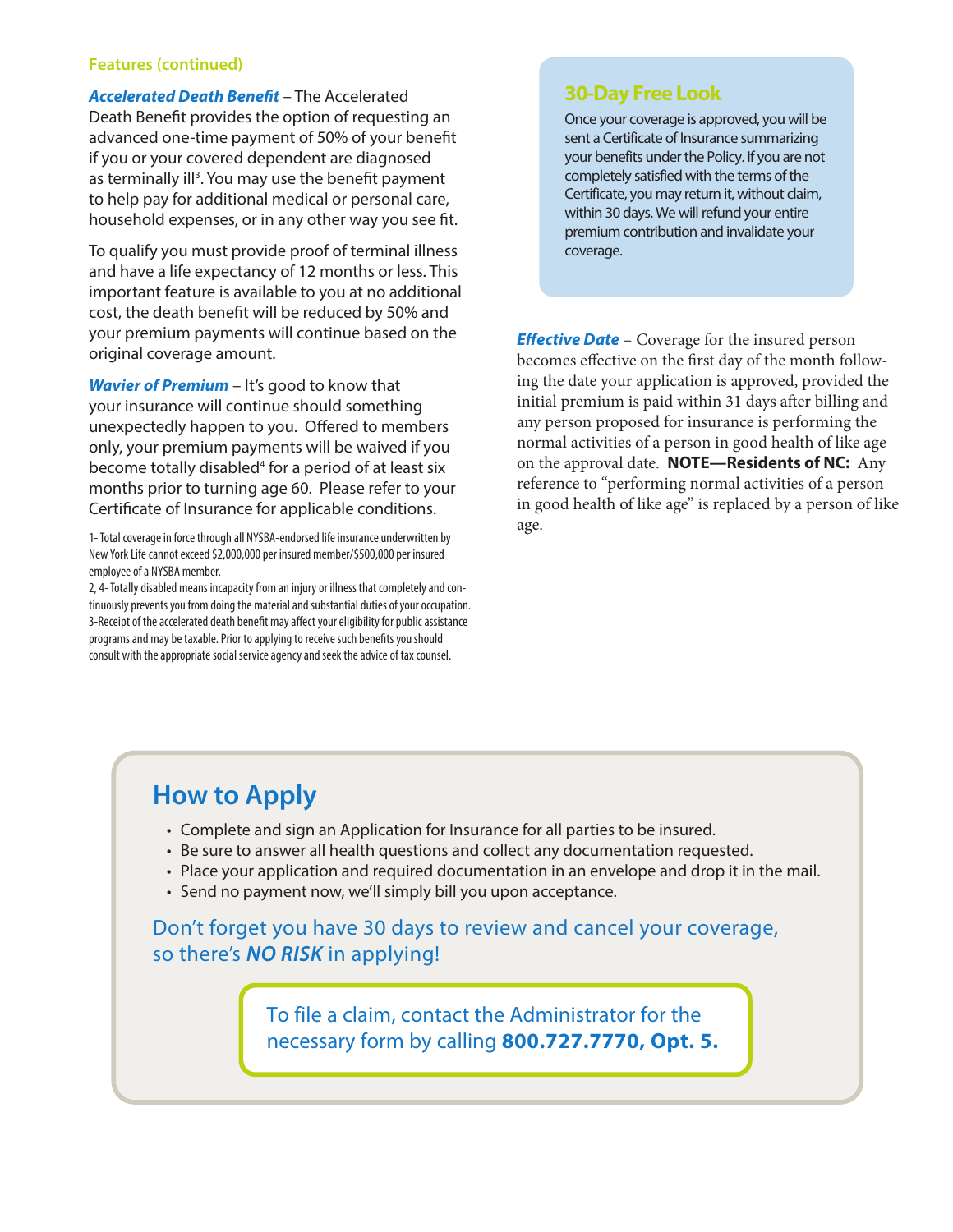### *Summary of Terms and Conditions*

(cont.) If the person proposed for insurance is not performing the normal activities of a person in good health of like age on the effective date, coverage will become effective on the day that person is performing such normal activities, provided such day is within three months of the date insurance would otherwise have taken effect. For dependent insurance, the member insurance is in force on that day; and the proposed person is still eligible to obtain the insurance on that day. Payment of a premium contribution does not mean coverage is in force.

*Coverage Limitations* – The covered person's death benefit will be limited to the total sum of the premiums paid if the insured person commits suicide within two years of the date coverage was issued. In addition, the validity of any amount of insurance which has been in force for two years during your lifetime will not otherwise be contested except for insurance eligibility provisions or non-payment of premium contributions.

*When Insurance Ends* – Coverage will remain in force until the earlier of the following: you reach age 80; you fail to pay premiums when due for any person covered; you discontinue your NYSBA membership or you are no longer a NYSBA member employee; the Group Policy is terminated by NYSBA or New York Life; the day before your coverage less the amount of any Accelerated Death Benefit equals zero or less; the Group Policy is modified to exclude the class of insureds in which you belong; or you elect to end coverage. Coverage for your spouse/ domestic partner ends on the premium date which coincides with or follows the earlier of: the date your insurance ends or the end of the premium-paying period during which a) your marriage ends in divorce or annulment; b) the date your domestic partnership ends; c) your spouse/domestic partner becomes an insured Member; or d) your spouse/domestic partner turns age 80. Dependent coverage will end when the eligibility requirements are no longer being met or upon termination of the member's coverage (except if your coverage terminated due to receiving an accelerated benefit that reduced your coverage to zero or less).

*Coverage Amounts at Later Ages* – Unlike many term life policies, this coverage is available to age 80. However once you reach age 70, your total coverage in force will reduce on an annual basis to the percentage shown in the table below. The same reduction applies to coverage for your spouse/ domestic partner. Reductions are determined by your current age (nearest birthday) on the first day of December which precedes or coincides with the coverage renewal date. Benefit amounts are not guaranteed. Premiums do not reduce.

| Age | % of Coverage |
|-----|---------------|
| 70  | 50%           |
| 71  | 45%           |
| 72  | 40%           |
| 73  | 36%           |
| 74  | 32.5%         |
| 75  | 29%           |
| 76  | 26%           |
| 77  | 23%           |
| 78  | 21%           |
| 79  | 19%           |

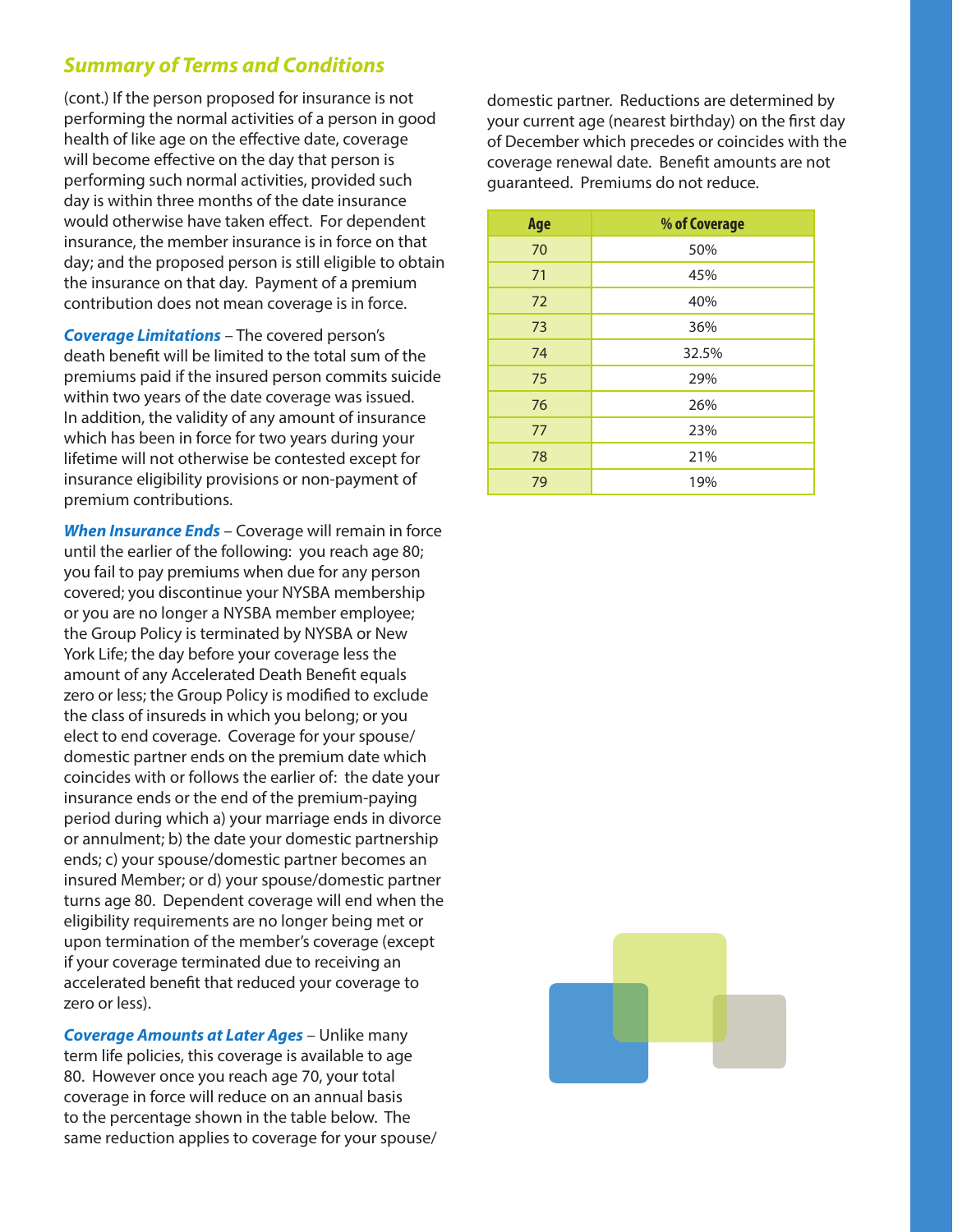#### **YOUR COST ~ Current 2022 Semi-Annual Premiums**

**Issue Age \$50,000 \$100,000 \$250,000 \$500,000 \$750,000 \$1,000,000 \$2,000,000**  $< 25$  \$13.50 \$27.00 \$60.00 \$120.00 \$165.00 \$220.00 \$440.00 25 - 29 \$14.50 \$29.00 \$65.00 \$130.00 \$172.50 \$230.00 \$460.00 30 - 34 \$18.00 \$36.00 \$80.00 \$160.00 \$217.50 \$290.00 \$580.00 35 - 39 \$25.00 \$50.00 \$112.50 \$225.00 \$300.00 \$400.00 \$800.00 40 - 44 \$39.50 \$79.00 \$177.50 \$355.00 \$480.00 \$640.00 \$1,280.00 45 - 49 \$63.00 \$126.00 \$282.50 \$565.00 \$765.00 \$1,020.00 \$2,040.00 50 - 54 \$102.00 \$204.00 \$457.50 \$915.00 \$1,237.50 \$1,650.00 \$3,300.00 55 - 59 \$174.50 \$349.00 \$785.00 \$1,570.00 \$2,115.00 \$2,820.00 \$5,640.00  $60 - 64$  \$302.00 \$604.00 \$1,357.50 \$2,715.00 \$3,667.50 \$4,890.00 \$9,780.00 65 - 69 \$522.50 \$1,045.00 \$2,350.00 \$4,700.00 \$6,345.00 \$8,460.00 \$16,920.00 70 - 79\* \$350.00 \$700.00 \$1,575.00 \$3,150.00 \$4,252.50 \$5,670.00 \$11,340.00

The initial cost for insurance is based on the attained age of the covered person when insurance becomes effective. The cost increases as the covered person grows older.

The annual premium for all children is \$50.00 for \$25,000 coverage on each eligible child, regardless of the number insured.

#### \*For renewal purposes only.

The initial cost for insurance is based on your age on the birthday nearest to December 1st when insurance becomes effective. Premium increases as you age and enter a new age category. The premium contributions shown reflect the current rates and benefit structure. Premium contributions may be changed by New York Life on any premium due date and any date on which benefits are changed. However, your rates may change only if they are changed for all others in the same class of insureds under this group policy. For example, a class of insured is a group of people all with the same issue age. Renewal premiums are monthly. Each renewal premium is determined by your age on that renewal date. Your initial premium is determined by your current age (nearest birthday) on the first day of December which precedes or coincides with the certificate effective date. Thereafter, for purposes of determining premium, your age will increase one year every December 1st. Coverage begins to reduce at age 70 - see your certificate for details.

| How much life insurance do you need? |  |
|--------------------------------------|--|
|--------------------------------------|--|

Everyone's situation is different, but the simplest formula for calculating how much life insurance you need is to multiply your gross annual salary by 10. However, you may find that you need more than that if you have other long-term financial goals and responsibilities. At the very least, you want to leave enough money so that your family isn't worried about how to pay the bills after your death. The more money you leave can help protect your loved ones for a longer period of time.

| Enter your gross annual income:                           |  |
|-----------------------------------------------------------|--|
| Multiply by 10:                                           |  |
| Subtract any existing individual or group life insurance: |  |
| <b>Suggested coverage amount:</b>                         |  |
|                                                           |  |